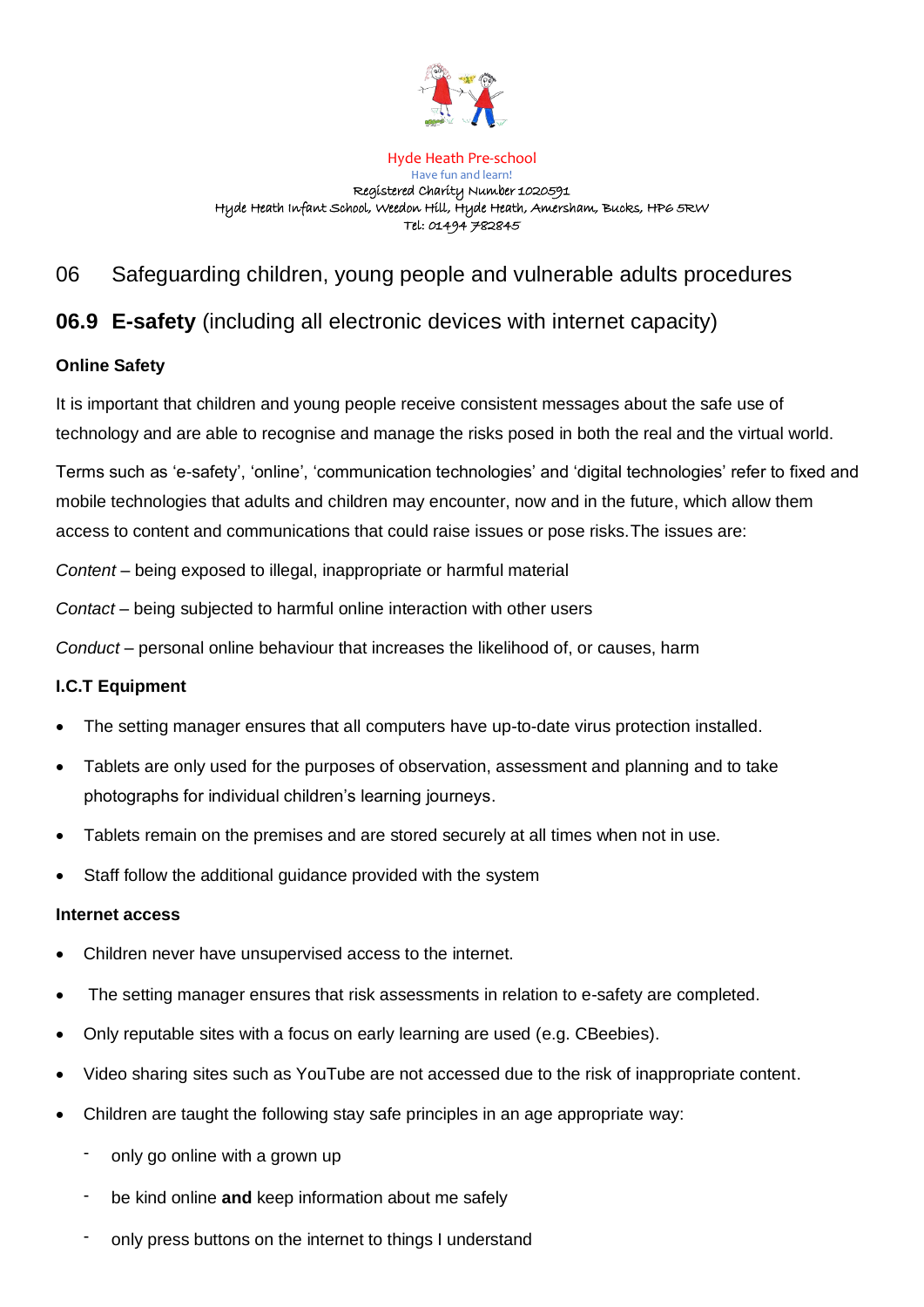- tell a grown up if something makes me unhappy on the internet
- Staff support children's resilience in relation to issues they may face online, and address issues such as staying safe, appropriate friendships, asking for help if unsure, not keeping secrets as part of social and emotional development in age-appropriate ways.
- All computers for use by children are sited in an area clearly visible to staff.
- Staff report any suspicious or offensive material, including material which may incite racism, bullying or discrimination to the Internet Watch Foundation at [www.iwf.org.uk.](http://www.iwf.org.uk/)

The setting manager ensures staff have access to age-appropriate resources to enable them to assist children to use the internet safely.

#### **Personal mobile phones – staff and visitors** (includes internet enabled devices)

- Personal mobile phones and internet enabled devices are not used by staff during working hours. This does not include breaks where personal mobiles may be used off the premises or in a safe place e,g, staff room. The setting manager completes a risk assessment for where they can be used safely.
- Personal mobile phones are switched off and stored in lockers or a locked office drawer.
- In an emergency, personal mobile phones may be used in the privacy of the office with permission.
- Staff ensure that contact details of the setting are known to family and people who may need to contact them in an emergency.
- Staff do not take their mobile phones on outings.
- Members of staff do not use personal equipment to take photographs of children.
- Parents and visitors do not use their mobile phones on the premises. There is an exception if a visitor's company/organisation operates a policy that requires contact with their office periodically throughout the day. Visitors are advised of a private space where they can use their mobile.

#### **Cameras and videos**

- Members of staff do not bring their own cameras or video recorders to the setting.
- Photographs/recordings of children are only taken for valid reasons, e.g. to record learning and development, or for displays, and are only taken on equipment belonging to the setting.
- Camera and video use is monitored by the setting manager.
- Where parents request permission to photograph or record their own children at special events, general permission is first gained from all parents for their children to be included. Parents are told they do not have a right to photograph or upload photos of anyone else's children.
- Photographs/recordings of children are only made if relevant permissions are in place.
- If photographs are used for publicity, parental consent is gained and safeguarding risks minimised, e.g. children may be identified if photographed in a sweatshirt with the name of their setting on it.